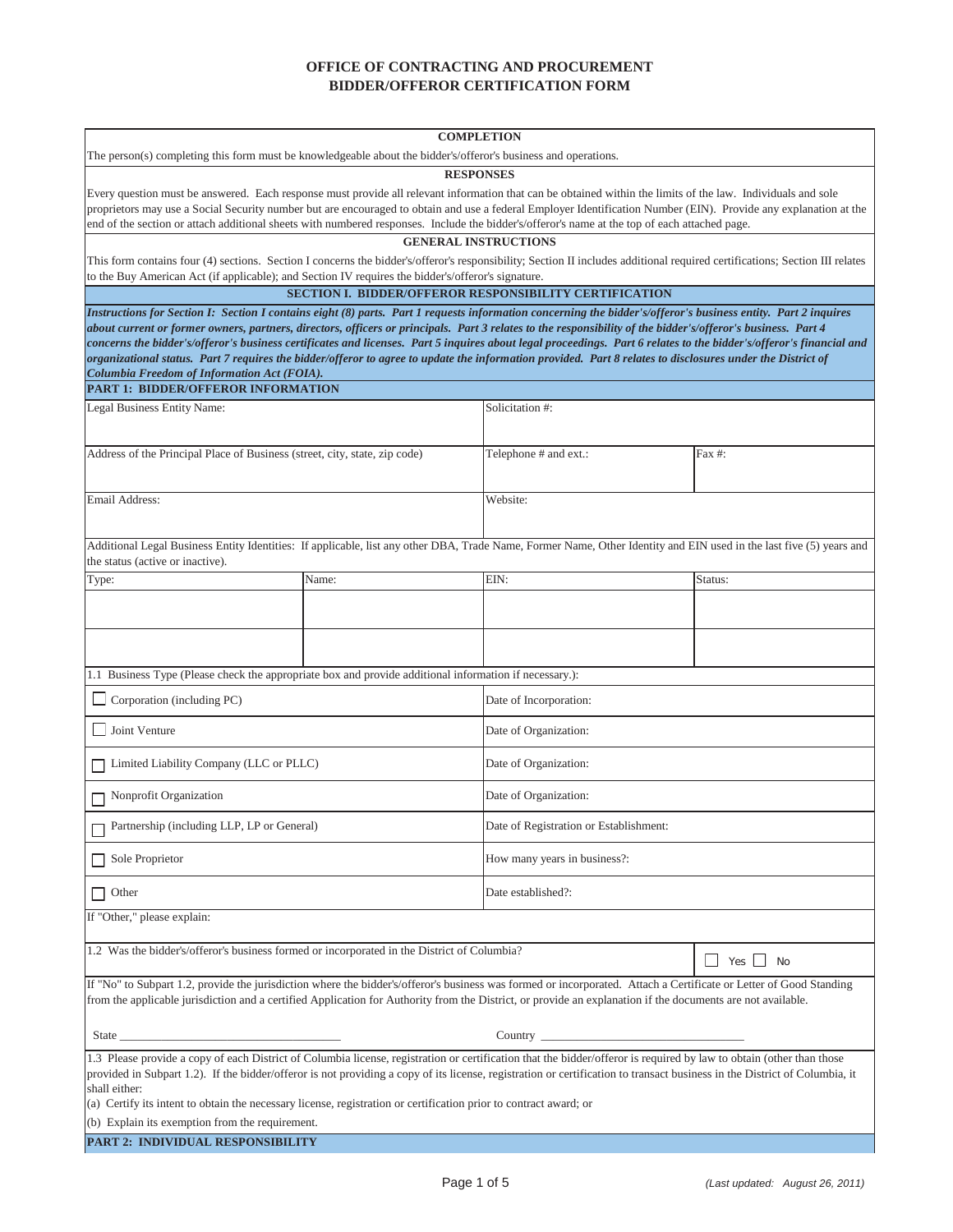| Additional Instructions for Section I, Parts 2 through 8: Provide an explanation of the issue(s), relevant dates, the government entity involved, any remedial or<br>corrective action(s) taken and the current status of the issue(s). |                                          |  |  |  |
|-----------------------------------------------------------------------------------------------------------------------------------------------------------------------------------------------------------------------------------------|------------------------------------------|--|--|--|
| Within the past five (5) years, has any current or former owner, partner, director, officer, principal or any person in a position involved in the administration of                                                                    |                                          |  |  |  |
| funds, or currently or formerly having the authority to sign, execute or approve bids, proposals, contracts or supporting documentation on behalf of the                                                                                |                                          |  |  |  |
| bidder/offeror with any government entity:                                                                                                                                                                                              |                                          |  |  |  |
| 2.1 Been sanctioned or proposed for sanction relative to any business or professional permit or license?                                                                                                                                | $Yes$    <br><b>No</b>                   |  |  |  |
| 2.2 Been under suspension, debarment, voluntary exclusion or determined ineligible under any federal, District or state<br>statutes?                                                                                                    | Yes  <br>- No                            |  |  |  |
| 2.3 Been proposed for suspension or debarment?                                                                                                                                                                                          | Yes  <br><b>No</b>                       |  |  |  |
| 2.4 Been the subject of an investigation, whether open or closed, by any government entity for a civil or criminal violation for<br>any business-related conduct?                                                                       | Yes No                                   |  |  |  |
| 2.5 Been charged with a misdemeanor or felony, indicted, granted immunity, convicted of a crime, or subject to a judgment or<br>a plea bargain for:                                                                                     | Yes $\Box$<br>No                         |  |  |  |
| (a) Any business-related activity; or                                                                                                                                                                                                   |                                          |  |  |  |
| (b) Any crime the underlying conduct of which was related to truthfulness?                                                                                                                                                              |                                          |  |  |  |
| 2.6 Been suspended, cancelled, terminated or found non-responsible on any government contract, or had a surety called upon                                                                                                              |                                          |  |  |  |
| to complete an awarded contract?                                                                                                                                                                                                        | Yes $\Box$ No                            |  |  |  |
| Please provide an explanation for each "Yes" in Part 2.                                                                                                                                                                                 |                                          |  |  |  |
|                                                                                                                                                                                                                                         |                                          |  |  |  |
|                                                                                                                                                                                                                                         |                                          |  |  |  |
| <b>PART 3: BUSINESS RESPONSIBILITY</b>                                                                                                                                                                                                  |                                          |  |  |  |
| Within the past five $(5)$ years, has the bidder/offeror:                                                                                                                                                                               |                                          |  |  |  |
| 3.1 Been under suspension, debarment, voluntary exclusion or determined ineligible under any federal, District or state                                                                                                                 |                                          |  |  |  |
| statutes?                                                                                                                                                                                                                               | <b>No</b><br>Yes [                       |  |  |  |
| 3.2 Been proposed for suspension or debarment?                                                                                                                                                                                          |                                          |  |  |  |
|                                                                                                                                                                                                                                         | Yes [<br><b>No</b>                       |  |  |  |
| 3.3 Been the subject of an investigation, whether open or closed, by any government entity for a civil or criminal violation for<br>any business-related conduct?                                                                       | Yes $\lfloor \cdot \rfloor$<br><b>No</b> |  |  |  |
| 3.4 Been charged with a misdemeanor or felony, indicted, granted immunity, convicted of a crime, or subject to a judgment or                                                                                                            |                                          |  |  |  |
| plea bargain for:                                                                                                                                                                                                                       | Yes $\Box$<br>No                         |  |  |  |
| (a) Any business-related activity; or                                                                                                                                                                                                   |                                          |  |  |  |
| (b) Any crime the underlying conduct of which was related to truthfulness?                                                                                                                                                              |                                          |  |  |  |
| 3.5 Been disqualified or proposed for disqualification on any government permit or license?                                                                                                                                             | $\perp$<br>$Yes \tM$ No                  |  |  |  |
| 3.6 Been denied a contract award or had a bid or proposal rejected based upon a non-responsibility finding by a government<br>entity?                                                                                                   | Yes  <br><b>No</b>                       |  |  |  |
| 3.7 Had a low bid or proposal rejected on a government contract for failing to make good faith efforts on any Certified                                                                                                                 |                                          |  |  |  |
| Business Enterprise goal or statutory affirmative action requirements on a previously held contract?                                                                                                                                    | Yes  <br>No                              |  |  |  |
| 3.8 Been suspended, cancelled, terminated or found non-responsible on any government contract, or had a surety called upon<br>to complete an awarded contract?                                                                          | $\Box$ Yes $\Box$ No                     |  |  |  |
| Please provide an explanation for each "Yes" in Part 3.                                                                                                                                                                                 |                                          |  |  |  |
|                                                                                                                                                                                                                                         |                                          |  |  |  |
|                                                                                                                                                                                                                                         |                                          |  |  |  |
| PART 4: CERTIFICATES AND LICENSES                                                                                                                                                                                                       |                                          |  |  |  |
| Within the past five $(5)$ years, has the bidder/offeror:                                                                                                                                                                               |                                          |  |  |  |
| 4.1 Had a denial, decertification, revocation or forfeiture of District of Columbia certification of any Certified Business                                                                                                             |                                          |  |  |  |
| Enterprise or federal certification of Disadvantaged Business Enterprise status for other than a change of ownership?                                                                                                                   | $\Box$ Yes $\Box$ No                     |  |  |  |
| Please provide an explanation for "Yes" in Subpart 4.1.                                                                                                                                                                                 |                                          |  |  |  |
|                                                                                                                                                                                                                                         |                                          |  |  |  |
|                                                                                                                                                                                                                                         |                                          |  |  |  |
| 4.2 Please provide a copy of the bidder's/offeror's District of Columbia Office of Tax and Revenue Tax Certification Affidavit.                                                                                                         |                                          |  |  |  |
| <b>PART 5: LEGAL PROCEEDINGS</b>                                                                                                                                                                                                        |                                          |  |  |  |
| Within the past five (5) years, has the bidder/offeror:                                                                                                                                                                                 |                                          |  |  |  |
| 5.1 Had any liens or judgments (not including UCC filings) over \$25,000 filed against it which remain undischarged?                                                                                                                    |                                          |  |  |  |
|                                                                                                                                                                                                                                         | $Yes \t$ No                              |  |  |  |
| If "Yes" to Subpart 5.1, provide an explanation of the issue(s), relevant dates, the Lien Holder or Claimant's name, the amount of the lien(s) and the current status of                                                                |                                          |  |  |  |
| the issue $(s)$ .                                                                                                                                                                                                                       |                                          |  |  |  |
|                                                                                                                                                                                                                                         |                                          |  |  |  |
| 5.2 Had a government entity find a willful violation of District of Columbia compensation or prevailing wage laws, the                                                                                                                  |                                          |  |  |  |
|                                                                                                                                                                                                                                         | $\Box$ Yes $\Box$ No                     |  |  |  |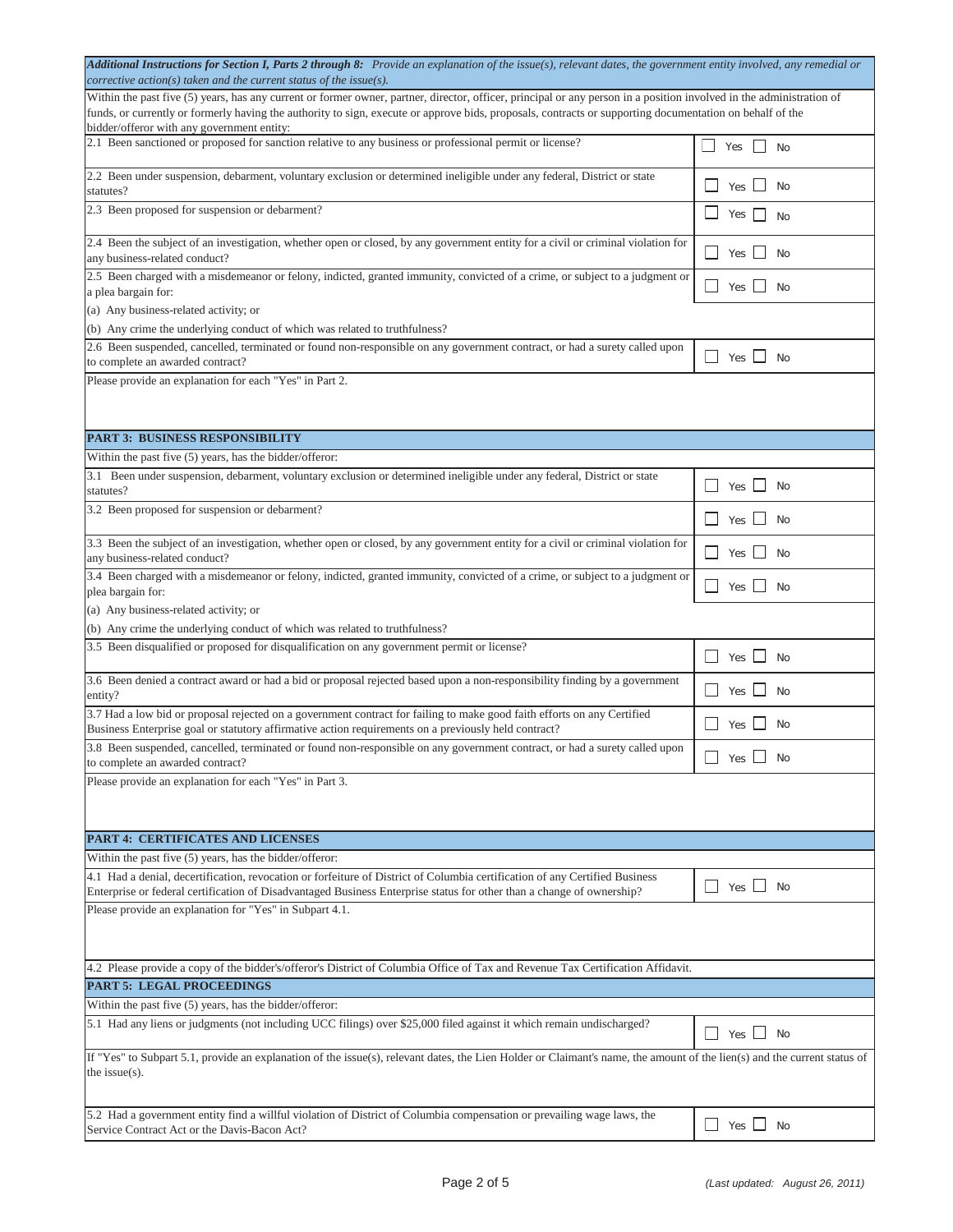| 5.3 Received any OSHA citation and Notification of Penalty containing a violation classified as serious or willful?                                                                                                                                                                                                                                                                                                                                                                                                   | Yes $\Box$<br><b>No</b>                       |  |  |  |
|-----------------------------------------------------------------------------------------------------------------------------------------------------------------------------------------------------------------------------------------------------------------------------------------------------------------------------------------------------------------------------------------------------------------------------------------------------------------------------------------------------------------------|-----------------------------------------------|--|--|--|
| Please provide an explanation for each "Yes" in Part 5.                                                                                                                                                                                                                                                                                                                                                                                                                                                               |                                               |  |  |  |
|                                                                                                                                                                                                                                                                                                                                                                                                                                                                                                                       |                                               |  |  |  |
| PART 6: FINANCIAL AND ORGANIZATIONAL INFORMATION                                                                                                                                                                                                                                                                                                                                                                                                                                                                      |                                               |  |  |  |
| 6.1 Within the past five (5) years, has the bidder/offeror received any formal unsatisfactory performance assessment(s) from<br>any government entity on any contract?                                                                                                                                                                                                                                                                                                                                                | $\overline{\phantom{a}}$<br>Yes $\Box$<br>No  |  |  |  |
| If "Yes" to Subpart 6.1, provide an explanation of the issue(s), relevant dates, the government entity involved, any remedial or corrective action(s) taken and the<br>current status of the issue(s).                                                                                                                                                                                                                                                                                                                |                                               |  |  |  |
| 6.2 Within the past five (5) years, has the bidder/offeror had any liquidated damages assessed by a government entity over<br>\$25,000?                                                                                                                                                                                                                                                                                                                                                                               | Yes $\Box$<br><b>No</b>                       |  |  |  |
| If "Yes" to Subpart 6.2, provide an explanation of the issue(s), relevant dates, the government entity involved, the amount assessed and the current status of the<br>$issue(s)$ .                                                                                                                                                                                                                                                                                                                                    |                                               |  |  |  |
| 6.3 Within the last seven (7) years, has the bidder/offeror initiated or been the subject of any bankruptcy proceedings, whether<br>or not closed, or is any bankruptcy proceeding pending?                                                                                                                                                                                                                                                                                                                           | $\blacksquare$<br>Yes L<br><b>No</b>          |  |  |  |
| If "Yes" to Subpart 6.3, provide the bankruptcy chapter number, the court name and the docket number. Indicate the current status of the proceedings as "initiated,"<br>"pending" or "closed".                                                                                                                                                                                                                                                                                                                        |                                               |  |  |  |
| 6.4 During the past three (3) years, has the bidder/offeror failed to file a tax return or pay taxes required by federal, state,<br>District of Columbia or local laws?                                                                                                                                                                                                                                                                                                                                               | $\blacksquare$<br>Yes $\Box$<br>No            |  |  |  |
| If "Yes" to Subpart 6.4, provide the taxing jurisdiction, the type of tax, the liability year(s), the tax liability amount the bidder/offeror failed to file/pay and the<br>current status of the tax liability.                                                                                                                                                                                                                                                                                                      |                                               |  |  |  |
| 6.5 During the past three (3) years, has the bidder/offeror failed to file a District of Columbia unemployment insurance return<br>or failed to pay District of Columbia unemployment insurance?                                                                                                                                                                                                                                                                                                                      | Other<br>$\blacksquare$<br>$Yes$ $\Box$<br>No |  |  |  |
| If "Yes" to Subpart 6.5, provide the years the bidder/offeror failed to file the return or pay the insurance, explain the situation and any remedial or corrective<br>action(s) taken and the current status of the issue(s).                                                                                                                                                                                                                                                                                         |                                               |  |  |  |
| 6.6 During the past three (3) years, has the bidder/offeror complied with any payment agreement with the Internal Revenue<br>Service, the District of Columbia Office of Tax and Revenue and the Department of Employment Services                                                                                                                                                                                                                                                                                    | $\mathsf{L}$<br>$Yes$ $\Box$<br><b>No</b>     |  |  |  |
| If "Yes" to Subpart 6.6, provide the years the bidder/offeror failed to comply with the payment agreement, explain the situation and any remedial or corrective<br>$action(s)$ taken and the current status of the issue $(s)$ .                                                                                                                                                                                                                                                                                      |                                               |  |  |  |
| 6.7 Indicate whether the bidder/offeror owes any outstanding debt to any state, federal or District of Columbia government.                                                                                                                                                                                                                                                                                                                                                                                           | $\blacksquare$<br>No<br>Yes L                 |  |  |  |
| If "Yes" to Subpart 6.7, provide an explanation of the issue(s), relevant dates, the government entity involved, any remedial or corrective action(s) taken and the<br>current status of the issue(s).                                                                                                                                                                                                                                                                                                                |                                               |  |  |  |
| 6.8 During the past three (3) years, has the bidder/offeror been audited by any government entity?                                                                                                                                                                                                                                                                                                                                                                                                                    | $Yes \tN$<br>$\mathsf{L}$                     |  |  |  |
| (a) If "Yes" to Subpart 6.8, did any audit of the bidder/offeror identify any significant deficiencies in internal controls, fraud<br>or illegal acts; significant violations of provisions of contract or grant agreements; significant abuse; or any material<br>disallowance?                                                                                                                                                                                                                                      | $\blacksquare$<br>$Yes$ $\Box$<br>No          |  |  |  |
| (b) If "Yes" to Subpart 6.8(a), provide an explanation of the issue(s), relevant dates, the government entity involved, any remedial or corrective action(s) taken and<br>the current status of the issue(s).                                                                                                                                                                                                                                                                                                         |                                               |  |  |  |
| PART 7: RESPONSE UPDATE REQUIREMENT                                                                                                                                                                                                                                                                                                                                                                                                                                                                                   |                                               |  |  |  |
| 7.1 In accordance with the requirement of Section 302(c) of the Procurement Practices Reform Act of 2010 (D.C. Official Code § 2-353.02), the bidder/offeror<br>shall update any response provided in Section I of this form during the term of this contract:<br>(a) Within sixty (60) days of a material change to a response; and                                                                                                                                                                                  |                                               |  |  |  |
| (b) Prior to the exercise of an option year contract.<br>PART 8: FREEDOM OF INFORMATION ACT (FOIA)                                                                                                                                                                                                                                                                                                                                                                                                                    |                                               |  |  |  |
| 8.1 Indicate whether the bidder/offeror asserts that any information provided in response to a question in Section I is exempt<br>from disclosure under the District of Columbia Freedom of Information Act (FOIA), effective March 25, 1977 (D.C. Law 1-<br>96; D.C. Official Code §§ 2-531, et seq.). Include the question number(s) and explain the basis for the claim. (The District<br>will determine whether such information is, in fact, exempt from FOIA at the time of request for disclosure under FOIA.) | Yes<br>$\mathsf{L}$<br><b>No</b>              |  |  |  |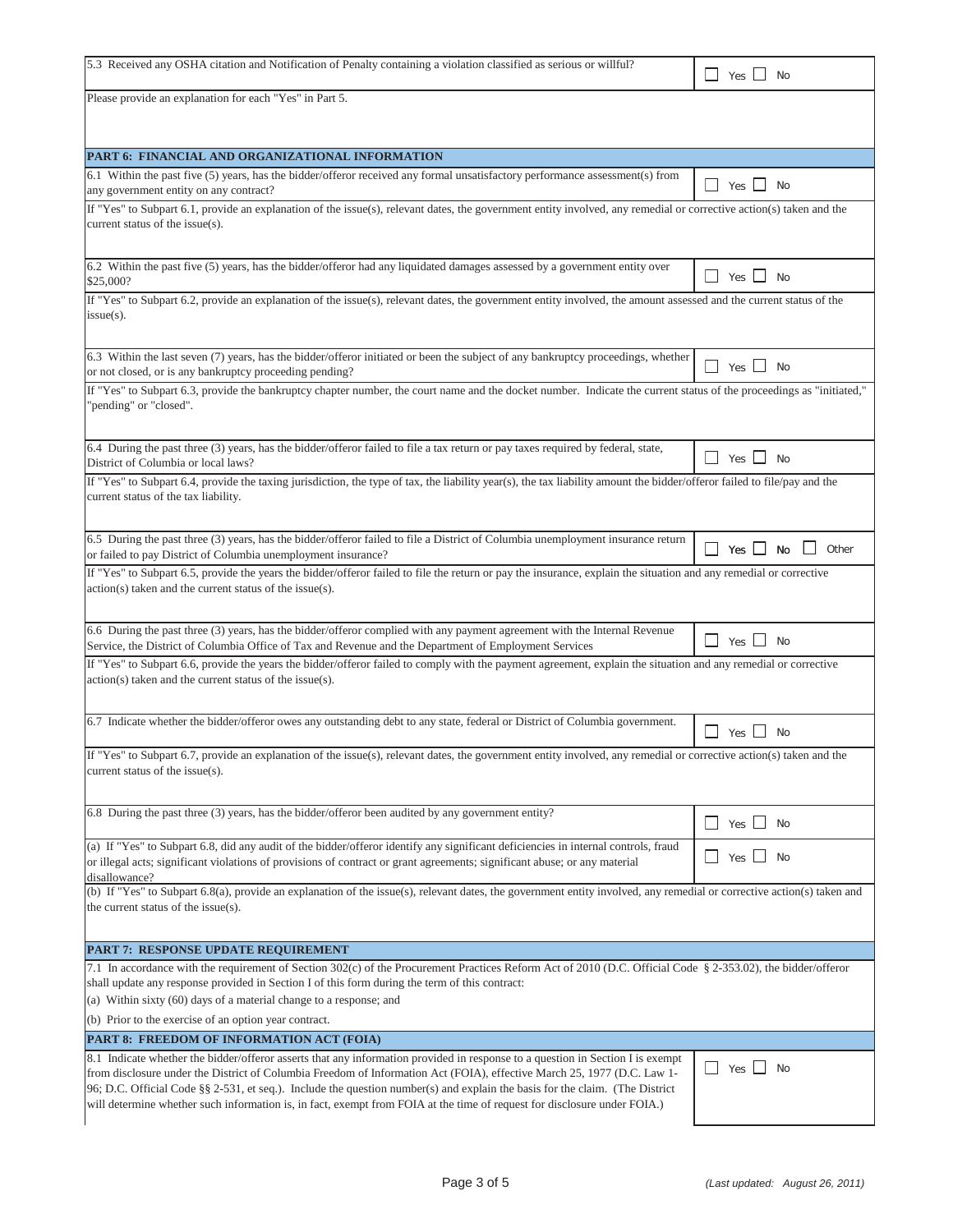| SECTION II. ADDITIONAL REQUIRED BIDDER/OFFEROR CERTIFICATIONS                                                                                                                                                                                                                                                                                    |  |  |  |  |
|--------------------------------------------------------------------------------------------------------------------------------------------------------------------------------------------------------------------------------------------------------------------------------------------------------------------------------------------------|--|--|--|--|
| Instructions for Section II: Section II contains three (3) parts. Part 1 requests information concerning District of Columbia employees. Part 2 applies to the<br>bidder/offeror's pricing. Part 3 relates to equal employment opportunity requirements.                                                                                         |  |  |  |  |
| PART 1. DISTRICT EMPLOYEES NOT TO BENEFIT                                                                                                                                                                                                                                                                                                        |  |  |  |  |
| The bidder/offeror certifies that:                                                                                                                                                                                                                                                                                                               |  |  |  |  |
| 1.2 No person listed in clause 13 of the Standard Contract Provisions, "District Employees Not To Benefit", will benefit from this contract.                                                                                                                                                                                                     |  |  |  |  |
| 1.3 The following person(s) listed in clause 13 of the Standard Contract Provisions may benefit from this contract. (For each person listed, attach the affidavit<br>required by clause 13.)                                                                                                                                                     |  |  |  |  |
| $\left( \text{a} \right)$                                                                                                                                                                                                                                                                                                                        |  |  |  |  |
|                                                                                                                                                                                                                                                                                                                                                  |  |  |  |  |
|                                                                                                                                                                                                                                                                                                                                                  |  |  |  |  |
|                                                                                                                                                                                                                                                                                                                                                  |  |  |  |  |
| <b>PART 2: INDEPENDENT PRICE DETERMINATION REOUIREMENTS</b><br>The bidder/offeror certifies that:                                                                                                                                                                                                                                                |  |  |  |  |
| 2.1 The signature of the bidder/offeror is considered to be a certification by the signatory that:                                                                                                                                                                                                                                               |  |  |  |  |
| (a) The contract prices have been arrived at independently without, for the purpose of restricting competition, any consultation, communication or<br>agreement with any bidder/offeror or competitor related to:                                                                                                                                |  |  |  |  |
| (i) Those prices;                                                                                                                                                                                                                                                                                                                                |  |  |  |  |
| (ii) The intention to submit a bid/proposal; or                                                                                                                                                                                                                                                                                                  |  |  |  |  |
| (iii) The methods or factors used to calculate the prices in the contract.                                                                                                                                                                                                                                                                       |  |  |  |  |
| (b) The prices in this contract have not been and will not be knowingly disclosed by the bidder/offeror, directly or indirectly, to any other bidder/offeror or<br>competitor before bid/proposal opening unless otherwise required by law; and                                                                                                  |  |  |  |  |
| (c) No attempt has been made or will be made by the bidder/offeror to induce any other concern to submit or not to submit a contract for the purpose of<br>restricting competition.                                                                                                                                                              |  |  |  |  |
| 2.2 The signature on the bid/proposal is considered to be a certification by the signatory that the signatory:                                                                                                                                                                                                                                   |  |  |  |  |
| (a) Is the person in the bidder's/offeror's organization responsible for determining the prices being offered in this contract, and that the signatory has not<br>participated and will not participate in any action contrary to subparagraphs $2.1(a)(i)$ through $(a)(iii)$ above; or                                                         |  |  |  |  |
| (b) Has been authorized, in writing, to act as an agent for the following principal in certifying that the principal has not participated, and will not<br>participate, in any action contrary to subparagraphs 2.1(a)(i) through (a)(iii) above:                                                                                                |  |  |  |  |
|                                                                                                                                                                                                                                                                                                                                                  |  |  |  |  |
| [Insert full name of $person(s)$ in the organization responsible for determining the prices offered<br>in this contract and the title of his or her position in the bidder's/offeror's organization]                                                                                                                                             |  |  |  |  |
| (i) As an authorized agent, certifies that the principals named in subparagraph 2.2(b) above have not participated, and will not participate, in any action<br>contrary to subparagraphs $2.1(a)(i)$ through $(a)(iii)$ above; and                                                                                                               |  |  |  |  |
| (ii) As an agent, has not participated and will not participate in any action contrary to subparagraphs $2.1(a)(i)$ through $(a)(iii)$ above.                                                                                                                                                                                                    |  |  |  |  |
| 2.3 If the bidder/offeror deletes or modifies subparagraph 2.1(b) above, the bidder/offeror must furnish with its bid a signed statement setting forth in detail the<br>circumstances of the disclosure.                                                                                                                                         |  |  |  |  |
| PART 3: EQUAL OPPORTUNITY OBLIGATIONS                                                                                                                                                                                                                                                                                                            |  |  |  |  |
| 3.1 I hereby certify that I am fully aware of the contents of Mayor's Order 85-85 and the Office of Human Rights' regulations in Chapter 11 of the DCMR, and agree<br>to comply with them while performing this contract.                                                                                                                        |  |  |  |  |
| SECTION III. BUY AMERICAN ACT CERTIFICATION                                                                                                                                                                                                                                                                                                      |  |  |  |  |
| Instructions for Section III: Section III contains one (1) part which should only be completed if goods are being provided that are subject to the requirements of<br>the Buy American Act.                                                                                                                                                      |  |  |  |  |
| PART 1: BUY AMERICAN ACT COMPLIANCE                                                                                                                                                                                                                                                                                                              |  |  |  |  |
| 1.1 The bidder/offeror certifies that each end product, except the end products listed below, is a domestic end product (as defined in Paragraph 23 of the Standard<br>Contract Provisions, "Buy American Act"), and that components of unknown origin are considered to have been mined, produced or manufactured outside the<br>United States. |  |  |  |  |
| <b>EXCLUDED END PRODUCTS</b>                                                                                                                                                                                                                                                                                                                     |  |  |  |  |
|                                                                                                                                                                                                                                                                                                                                                  |  |  |  |  |

l